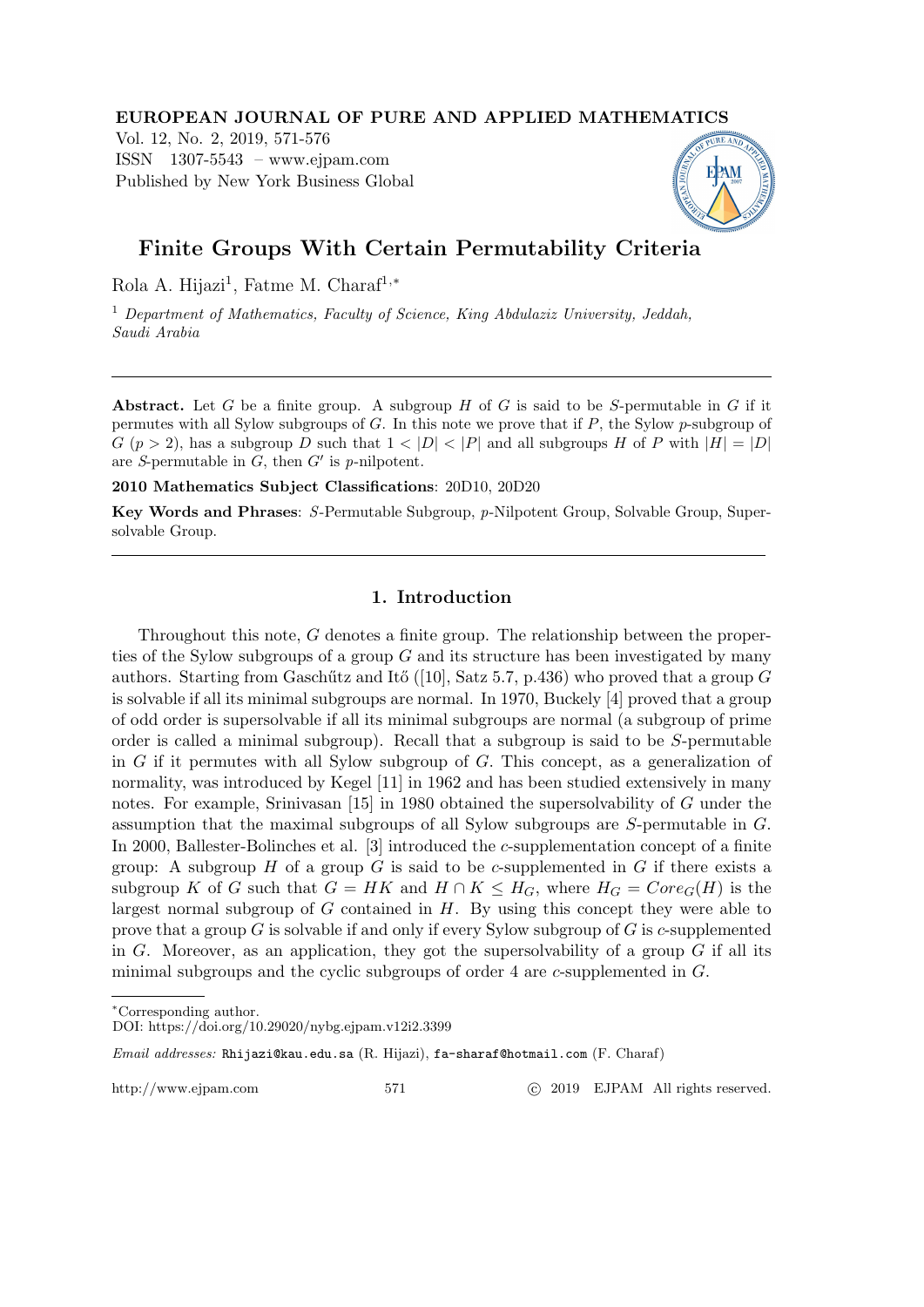R. Hijazi, F. Charaf / Eur. J. Pure Appl. Math, 12 (2) (2019), 571-576 572

In 2014, Heliel [8] proved that G is solvable if each subgroup of prime odd order of G is c-supplemented in G. Also he proved that G is solvable if and only if every Sylow subgroup of odd order of  $G$  is c-supplemented in  $G$ . This improved and generalized the results of Hall [6, 7], Ballester-Bolinches and Guo [2], and Ballester-Bolinches et al. [3]. Heliel also posted the following conjecture:

Let G be a finite group such that every non-cyclic Sylow subgroup P of odd order of G has a subgroup D such that  $1 < |D| \leq |P|$  and all subgroups H of P with  $|H| = |D|$ are c-supplemented in G. Is G solvable?

In the same year, Li et al. [12] presented a counterexample to show that the answer of this conjecture is negative in general and then gave a generalization of Heliel's theorems.

**Example 1.** Let  $G = A_5 \times H$ , where  $A_5$  is the alternating group of degree 5 and H is an elementary group of order  $p^n$  with  $p > 5$  and  $n \geq 2$ . Then G satisfies the condition of the preceding conjecture, but G is not solvable.

In 2015, Hijazi [9] continued the above mentioned investigations and proved the following: Suppose that each Sylow subgroup P of G has a subgroup D such that  $1 < |D| < |P|$ and all subgroups H of P with  $|H| = |D|$  are S-permutable in G. Then G is solvable.

The main goal of this note is to prove the following main theorem:

**Main Theorem 1.** Let P be a Sylow p-subgroup of G  $(p > 2)$ . Suppose that P has a subgroup D such that  $1 < |D| < |P|$  and all subgroups H of P with  $|H| = |D|$  are  $S$ -permutable in  $G$ . Then  $G'$  is p-nilpotent.

As immediate consequences of the main theorem we have:

**Corollary 1.** Let P be a Sylow p-subgroup of G  $(p > 2)$ . Suppose that P has a subgroup D such that  $1 < |D| < |P|$  and all subgroups H of P with  $|H| = |D|$  are permutable in G. Then  $G'$  is p-nilpotent.

**Corollary 2** ([9], Theorem 3.1). Suppose that each Sylow subgroup P of G has a subgroup D such that  $1 < |D| < |P|$  and all subgroups H of P with  $|H| = |D|$  are S-permutable in G. Then G is solvable.

Corollary 3 (Gaschütz and Itő [10], Satz 5.7, p.436). A group G is solvable if all its minimal subgroups are normal.

### 2. Proofs

We first prove the following theorems:

**Theorem 2.** Let P be a Sylow p-subgroup of a group  $G$ , where p is an odd prime. If each subgroup of  $P$  of order  $p$  is  $S$ -permutable in  $G$ , then  $G'$  is p-nilpotent.

*Proof.* We prove the theorem by induction on  $|G|$ . Hence if each subgroup of P of order p is normal in G, then each subgroup of  $G'$  of order p is normal in  $G'$ . Let L be a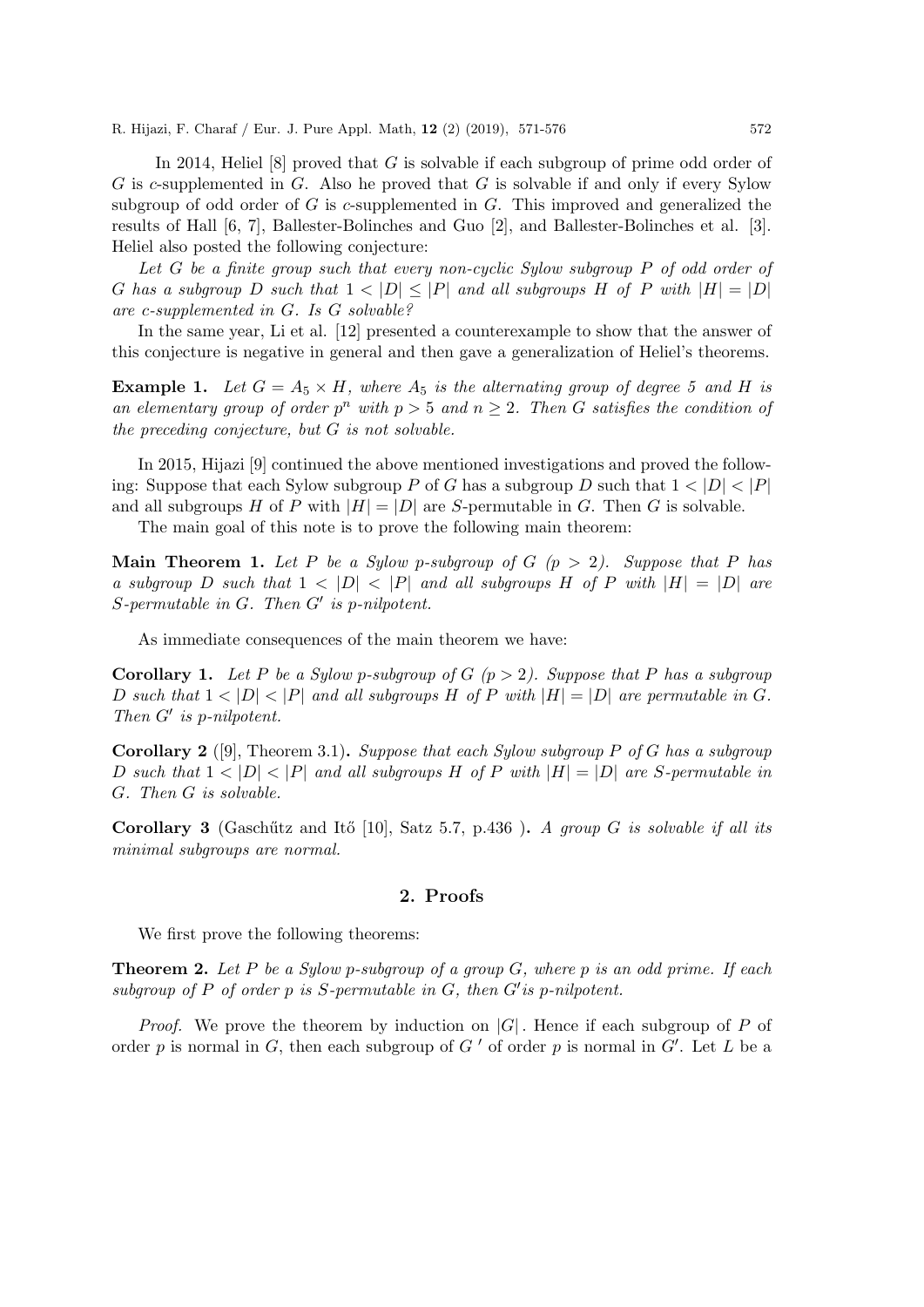subgroup of G' such that  $|L| = p$ . Then  $G/C_G(L) \subseteq Aut(L)$  and, since  $Aut(L)$  is cyclic of order  $p-1$ , we have  $G/C_G(L)$  is abelian. Thus  $G' \leq C_G(L)$  and so  $L \leq Z(G')$ . By ([10], Satz 5.5(a), p. 435), G'is p-nilpotent. Thus we may assume that there exists a subgroup  $H$ of P of order p such that H is not normal in G. By the hypothesis, H is S-permutable in G and hence by ([13], Lemma A),  $O^p(G) \leq N_G(H) < G$ . Let M be a maximal subgroup of G such that  $N_G(H) \leq M < G$ . Then  $M \triangleleft G$  and  $|G/M| = p$ . By induction on  $|G|$ , M' is p-nilpotent. Hence if  $O_{p'}(G) \neq 1$ ,  $G/D_{p'}(G)$  satisfies the hypothesis of the theorem and so  $(G/O_{p'}(G))' = G'O_{p'}(G)/O_{p'}(G) \cong G'/(G' \cap O_{p'}(G))$  is p-nilpotent which implies that G'is p-nilpotent. Thus assume that  $O_{p'}(G) = 1$ . Since M' char M and M  $\lhd G$ , we have  $M' \lhd G$ . As M' is p-nilpotent and  $O_{p'}(G) = 1$ , we have M' is a p-group. Then  $P_1 \lhd M$ where  $P_1$  is a Sylow p-subgroup of M. By Schur-Zassenhaus Theorem [5, Theorem 6.2.1, p. 221],  $M = P_1K$ , where K is a p'-Hall subgroup of M. Hence if  $C_G(P_1) \leq P_1$ , K is a  $p'$ -group of automorphisms of  $P_1$ , and since K leaves each subgroup of  $P_1$  invariant because every subgroup of P of prime order is S-permutable, then by  $([14]$ , Lemma 2.20), K is cyclic. Let Q be a Sylow q-subgroup of K, where q is a prime divisor of the order of K. Hence if  $p < q$ , then  $P_1Q = P_1 \times Q$  and this means that  $Q \leq C_G(P_1)$ , a contradiction. Thus  $p$  is the largest prime dividing  $|G|$  and since  $K$  is cyclic, it follows, by Burnside's p-Nilpotent Theorem ([10], Satz 2.8, p.420), that  $P \lhd G$ . But  $G/P \cong K$ , therefore  $G/P$ is cyclic and so abelian, then  $G' \leq P$ . This completes the proof of the theorem.

As a corollary of Theorem 2.1:

**Corollary 4.** If each subgroup of prime order of  $G$  is  $S$ -permutable in  $G$ , then  $G$  is solvable,  $S \triangleleft G'$  and  $G'/S$  is nilpotent, where S is a Sylow 2-subgroup of  $G'$ .

*Proof.* By Theorem 2.1, G' is p-nilpotent for each odd prime p dividing  $|G|$ . So G' /S is nilpotent,  $S$  is a Sylow 2-subgroup of  $G'$  and hence  $G$  is solvable.

**Theorem 3.** Let p be an odd prime and let P be a Sylow p-subgroup of  $G$ . Suppose that P has a subgroup D such that  $1 < |D| < |P|$  and all subgroups H of P with  $|H| = |D|$  are normal in  $G$ . Then  $G'$  is p-nilpotent.

*Proof.* We prove the theorem by induction on  $|G|$ . Clearly,  $P \cap G'$  is a Sylow p-subgroup of G'. Set  $P_1 = P \cap G'$ . We deal with the following two cases:

Case 1.  $|P_1| \leq |D|$ .

Hence if  $|D| = p$ ,  $|P_1| = p$ , and  $P_1 \lhd G$ . Then  $G' \leq C_G(P_1)$  and so  $P_1 \leq Z(G')$ . Hence, by Schur-Zassenhaus Theorem,  $G' = P_1 \times K$ , where K is a p'-Hall subgroup of G'.

In particular,  $G'$  is p-nilpotent.

Thus we may assume that  $|D| = p^n$   $(n \ge 2)$ . Let H be a subgroup of P with  $|H| = |D|$ such that  $P_1 \leq H \leq P$ . By the hypothesis,  $H \lhd G$ . Assume that  $\Phi(H) \neq 1$  and consider the factor group  $G/\Phi(H)$ . Obviously,  $G/\Phi(H)$  satisfies the theorem hypothesis and so  $(G/\Phi(H))=G'\Phi(H)/\Phi(H)$  is p-nilpotent by the induction on |G|. But  $G'\Phi(H)/\Phi(H) \cong$  $G'/G' \cap \Phi(H)$  and  $\Phi(H) \leq \Phi(G)$ , then we have  $G' \cap \Phi(H) \leq G' \cap \Phi(G)$  and therefore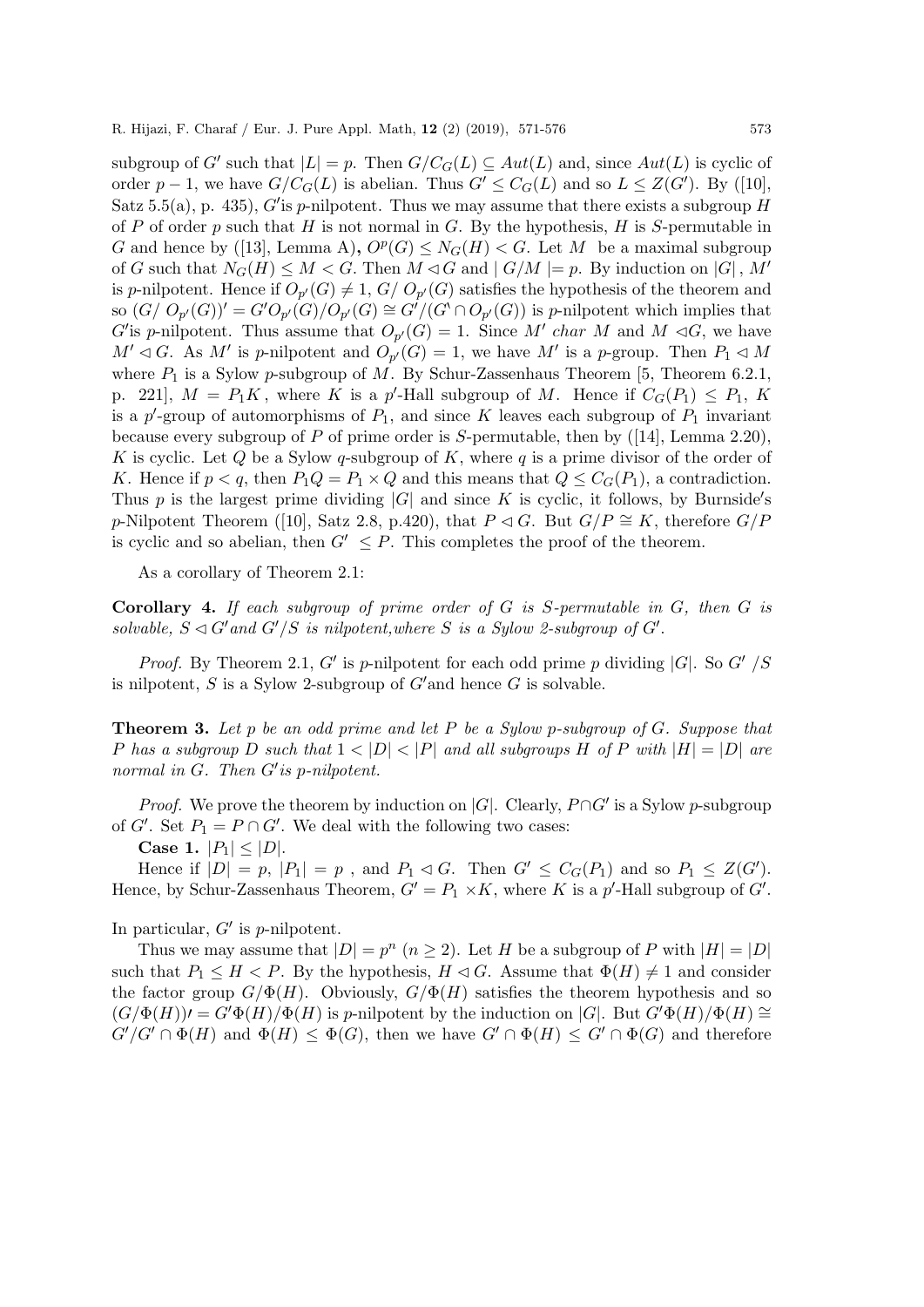$G'/G' \cap \Phi(G)$  is p-nilpotent. Now  $G'\Phi(G)/\Phi(G) \cong G'/G' \cap \Phi(G)$  is p-nilpotent implies that  $G' \Phi(G)$  is p-nilpotent and consequently G' is p-nilpotent.

Thus we may assume that  $\Phi(H) = 1$  and so H is elementary abelian p-group of order  $p^{n}$   $(n \geq 2)$ . Let L be a subgroup of P contains H such that H is maximal in L. Clearly, L is not cyclic because H is elementary abelian group of order  $p^{n}$   $(n \geq 2)$ . Then L contains a subgroup  $H_1$  such that  $|H_1| = |D|$  and  $H_1 \neq H$ . By the hypothesis,  $H_1 \triangleleft G$  and since  $H \triangleleft G$ , we have  $L = H_1H \lhd G$  and so  $\Phi(L) \leq \Phi(G)$ . Hence if  $\Phi(L) \neq 1$ ,  $\Phi(L) \leq H_1 < L \leq P$ . Since L is not cyclic, we have  $\Phi(L)$  is contained properly in  $H_1$ . Now it is easy to notice that the factor group  $G/\Phi(L)$  satisfies the hypothesis of the theorem, so by induction on |G|, G' is p-nilpotent. Thus we may assume that  $\Phi(L) = 1$  and so  $P_1$  is elementary abelian p-group. Since  $P_1 \leq H \leq L \leq P$  and H is maximal in L, it follows that  $|L| = p^{n+1}$ . Let  $L_1 = \langle x_1 \rangle$  be a subgroup of  $P_1$  of order p. Then  $L = \langle x_1 \rangle \times \langle x_2 \rangle \times \ldots \times \langle x_{n+1} \rangle$ . By the hypothesis, each maximal subgroup of L is normal in G. Applying ([1], Lemma 2.9) implies that each subgroup of L of order  $p$  is normal in  $G$ ; in particular each subgroup  $L_1$  of  $P_1$  of order p is normal in G. So,  $G' \leq C_G(L_1)$  and consequently  $P_1 \leq Z(G')$ . By Schur-Zassenhaus Theorem,  $G' = P_1 \times K_1$ , where  $K_1$  is a p'-Hall subgroup of G; in particular  $G'$  is p-nilpotent.

Case 2.  $|P_1| > |D|$ .

Hence if  $|D| = p$ , then every subgroup of  $P_1$  of order p is normal in G, so  $\Omega_1(P_1) \leq$  $Z(G')$  which implies that G' is p-nilpotent by ([10], Satz 5.5(a), p 435). Thus assume that  $|D| = p^n$   $(n \ge 2)$ . Hence if  $\Phi(D) \ne 1$ ,  $G/\Phi(D)$  satisfies the hypothesis of the theorem and so  $(G/\Phi(D))=G'\Phi(D)/\Phi(D)$  is p-nilpotent by induction on |G| which implies that  $G'/G' \cap \Phi(G)$  is p-nilpotent; in particular G' is p-nilpotent. Thus we may assume that  $\Phi(D) = 1$ . Let  $L \leq P_1$  such that D is maximal in L. Then  $|L| = p^{n+1} (n \geq 2)$ . Clearly L is not cyclic. Then there exists a maximal subgroup  $L_1 \neq D$  in L. By the hypothesis  $L_1 \triangleleft G$  and  $D \triangleleft G$  which implies that  $L = L_1 D \triangleleft G$ . Hence if  $\Phi(L) \neq 1$ ,  $\Phi(L) \leq D < L \leq P_1$  and since L is not cyclic, it follows that  $\Phi(L) < D$ . By induction on  $|G|$ ,  $G'\Phi(L)/\Phi(L) \cong G'/G' \cap \Phi(L)$  is p-nilpotent. In particular,  $G'\Phi(G)/\Phi(G)$  is pnilpotent and it follows easily that G' is p-nilpotent. So we may assume that  $\Phi(L) = 1$ and so L is elementary abelian. Let  $L_1 < P$  such that  $|L_1| = p$ . Then  $L_1 < L \leq P_1$ and so  $L_1 \lhd G$  by ([1], Lemma 2.9). In particular,  $\Omega_1(P_1) \leq Z(G')$ . Again by ([10], Satz 5.5(a), p 435),  $G'$  is p-nilpotent. This completes the proof of the theorem.

Now we can move forward to prove our main theorem:

*Proof.* We prove the theorem by induction on |G|. Hence if  $O_{p'}(G) \neq 1$ ,  $G/O_{p'}(G)$ satisfies the hypothesis of the theorem and so  $(G/O_{p'}(G))$  is p-nilpotent by induction on |G|; in particular, G' is p-nilpotent. Thus we may assume that  $O_{p'}(G) = 1$ . If each subgroup H of P with  $|H| = |D|$  is normal in G, then G' is p-nilpotent by Theorem 2.2. So we may assume that there exists a subgroup H of P with  $|H| = |D|$  and H is not normal in G. By hypothesis, H is S-permutable in G. Since  $H \ntriangleleft G$  and H is S-permutable in G, we have by ([13], Lemma A) that  $O^p(G) \leq N_G(H) < G$ . Let M be a maximal subgroup of G contains  $N_G(H)$  properly. Then  $M \triangleleft G$  and  $|G/M| = p$ . Let  $P_1 = P \cap M$  be a Sylow p-subgroup of M. By the hypothesis,  $|D| \leq |P_1|$ . If  $|D| = |P_1|$ , then  $|H| = |P_1|$  and so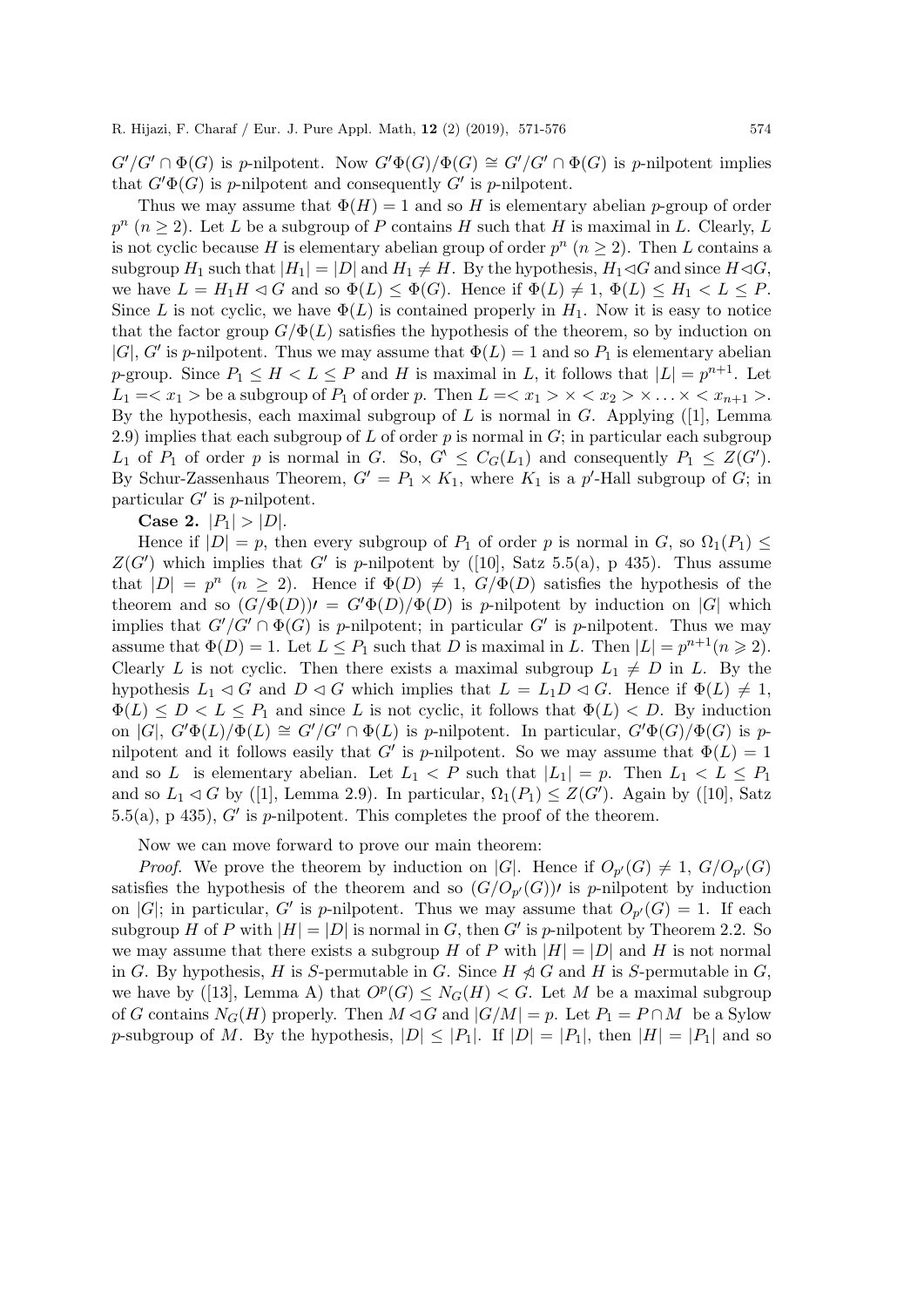$P \leq N_G(H)$ , and since  $O^p(G) \leq N_G(H)$ , we have  $PO^p(G) = G \leq N_G(H) < M$  which is impossible. Thus we may assume that  $|D| < |P_1|$ . Now M' is p-nilpotent, by the inductive hypothesis, implies that M' is a p-group because  $O_{p'}(G) = 1$ . Then  $P_1$  is characteristic in M and since  $M \triangleleft G$ , we have  $P_1 \triangleleft G$ . If  $P \triangleleft G$ , then  $G/P$  is abelian and since all subgroups H of P with  $|H| = |D|$  are S-permutable in G, we have that G is supersolvable by ([14], Theorem 1.3) and so  $G'$  is nilpotent; in particular  $G'$  is p-nilpotent. Thus we may assume that  $P \ntriangleleft G$  and  $P_1 = F(G)$  the Fitting subgroup of G (recall that  $O_{p'}(G) = 1$  and that  $F(G) = \langle O_p(G)$  for all p divides  $|G| >$ ). Consider the subgroup  $\Phi(P_1)$  and assume that  $\Phi(P_1) \neq 1$ . Hence if  $|\Phi(P_1)| < |D|$ , then  $(G/\Phi(P_1))'$  is *p*-nilpotent by induction on  $|G|$ ; in particular G' is p-nilpotent. So assume that  $|\Phi(P_1)| \ge |D|$ . If  $|\Phi(P_1)| = |D|$ , then  $P/\Phi(P_1)$ is not cyclic. Let  $L/\Phi(P_1)$  be a proper subgroup of  $P/\Phi(P_1)$  such that  $|L/\Phi(P_1)| = p$  (L is not cyclic; otherwise  $\Phi(P_1)$  is cyclic and this implies that there exists  $L_1 \leq \Phi(P_1)$  such that  $L_1 \triangleleft G$ ; in particular  $G/C_G(L_1)$  is isomorphic to a subgroup of  $Aut(L_1)$  and so  $G' \subseteq$  $C_G(L_1)$  and we conclude then that G' is p-nilpotent). As  $|L/\Phi(P_1)| = p$ , then there exists a maximal subgroup  $L_1$  of L such that  $|L_1| = |\Phi(P_1)| = |D|$  and  $L_1 \neq \Phi(P_1)$ . But  $L_1\Phi(P_1)$ is S-permutable in G, then  $L_1\Phi(P_1)/\Phi(P_1) = L/\Phi(P_1)$  is S-permutable in  $G/\Phi(P_1)$ . By Theorem 2.1,  $(G/\Phi(P_1))' = G'\Phi(P_1)/\Phi(P_1)$  is p-nilpotent and so G' is p-nilpotent. Thus we may assume that  $\Phi(P_1) = 1$  and  $P_1$  is elementary abelian. Since all subgroups H of  $P_1$ with  $|H| = |D|$  are normal in M, we have by ([1], Lemma 2.9) that all subgroups of  $P_1$  of order p are normal in M. So  $P_1 \cap Z(P) \neq 1$ . Let  $L \leq P_1 \cap Z(P)$  such that  $|L| = p$ . Then  $L \triangleleft G$  and since  $G/C_G(L)$  is isomorphic to a subgroup of  $Aut(L)$ , we have that  $G' \leq$  $C_G(L)$ , in particular  $G'L/L$  is p-nilpotent and so G' is p-nilpotent. This completes the proof of the theorem.

#### References

- [1] M. Asaad and A. A. Heliel, On S-quasinormally embedded subgroups of finite groups, JPAA 165(2001) 129-135.
- [2] A. Ballester-Bolinches and X. Guo, On complemented subgroups of finite groups, Arch. Math. 72(1999) 161-166.
- [3] A. Ballester-Bolinches, Y. Wang and X. Guo (2000), C-supplemented subgroups of finite groups, Glasgow Math. J. 42(2000) 383-389.
- [4] J. Buckely, Finite groups whose minimal subgroups are normal, Math. Z. 116(1970) 15-17.
- [5] D. Gorenstein, Finite Groups, American Mathematical Society, 1980.
- [6] P. Hall, A characteristic property of solvable groups, J. London Math. Soc. 12(1937) 198-200.
- [7] P. Hall, Complemented Groups, J. London Math. Soc. 12(1937) 201-204.